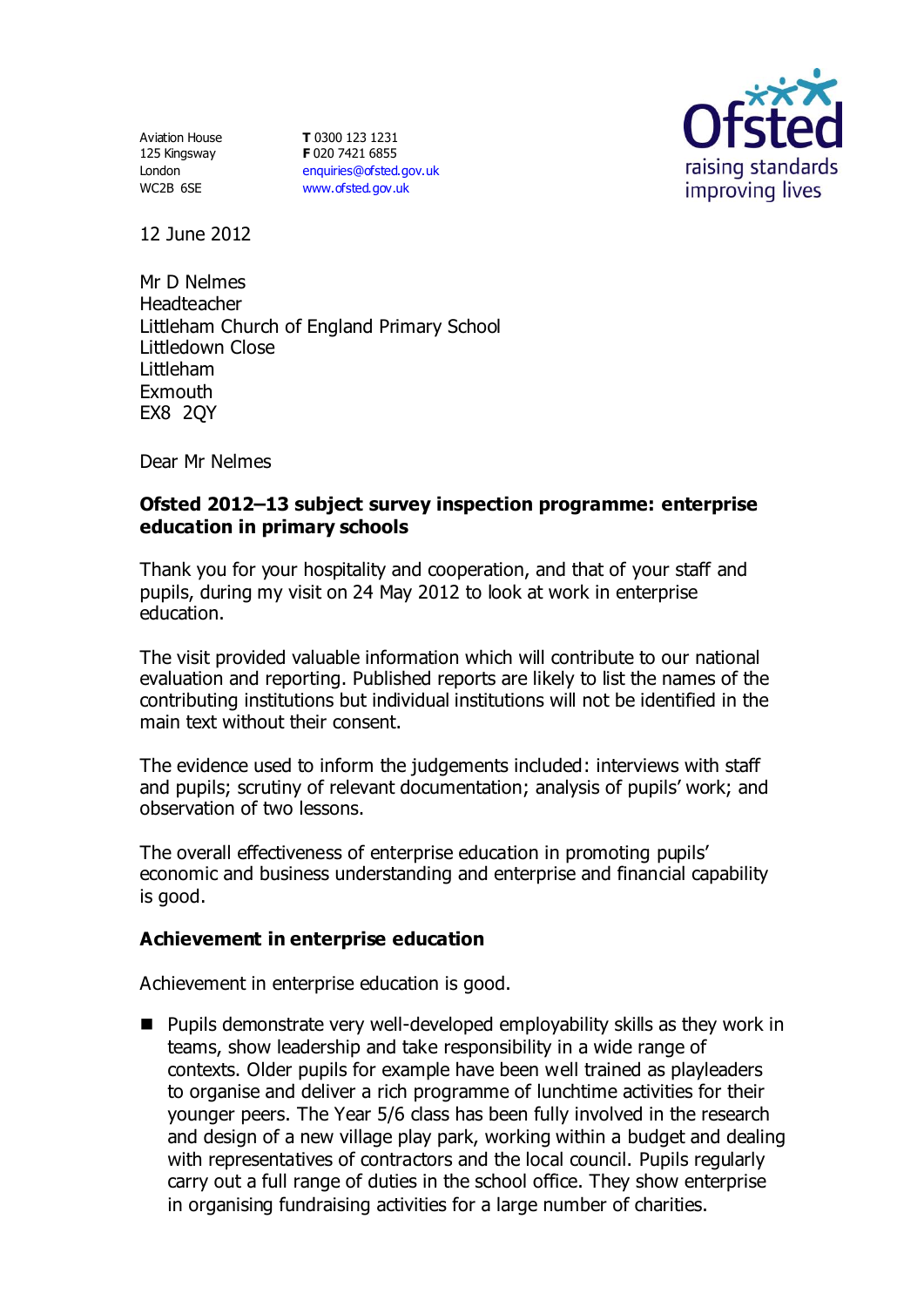- Pupils' financial capability is sound. Their skills in recognising coins and counting money are lower than expected in the Early Years Foundation Stage, but their competence grows through the school as they deal with increasingly complex questions involving money. By Years 5 and 6 they speak confidently about allocating budgets to projects.
- Pupils' understanding of the economic and environmental issues around sustainability in the use of resources is a key strength. A very energetic eco-committee continually reviews aspects of the school's functions and local developments in terms of their environmental impact. However, the understanding of current economic events such as recession and inflation is limited for many pupils.
- Many pupils have clear and well-considered aspirations for future occupations, but they have a limited understanding of pathways into careers and how these might match their own skills and personal qualities.

# **Quality of teaching in enterprise education**

The quality of teaching in enterprise education is good.

- Lessons and projects involving enterprise themes are well designed and managed. They incorporate a wide range of opportunities for pupils to develop and apply their literacy and numeracy, as well as other key skills, such as working with others and using information and communication technology. For example, in the project to design the village play park, pupils processed the results of the opinion surveys they conducted using spreadsheets to present a report using clear charts, and wrote persuasive letters to councillors and planners. Many projects are related to current real-world themes such as Her Majesty The Queen's Diamond Jubilee and the London Olympics.
- Teachers know their pupils well. They group pupils effectively and use questioning appropriately to promote full engagement of all pupils in lesson activities. However, in mixed-age classes with a wide range of ability, high attaining pupils are not always challenged to produce answers of sufficient depth.

# **Quality of the curriculum in enterprise education**

The quality of the curriculum in enterprise education is satisfactory.

- **Pupils have many opportunities within and beyond the formal curriculum** to apply their leadership and teamworking skills. In a small school, all pupils are given responsibilities and discharge them with a good deal of maturity. The number of enterprise-related projects is increasing, such as those involving the growing and sale of plants in the new garden plots. However, no formal framework is in place to guide the progressive development of enterprise skills and economic understanding. Some opportunities are therefore lost to make the most of the learning presented in the many activities that take place.
- The school's ethos encourages pupils to reflect carefully on how their contributions can make a positive difference to others. Their spiritual,